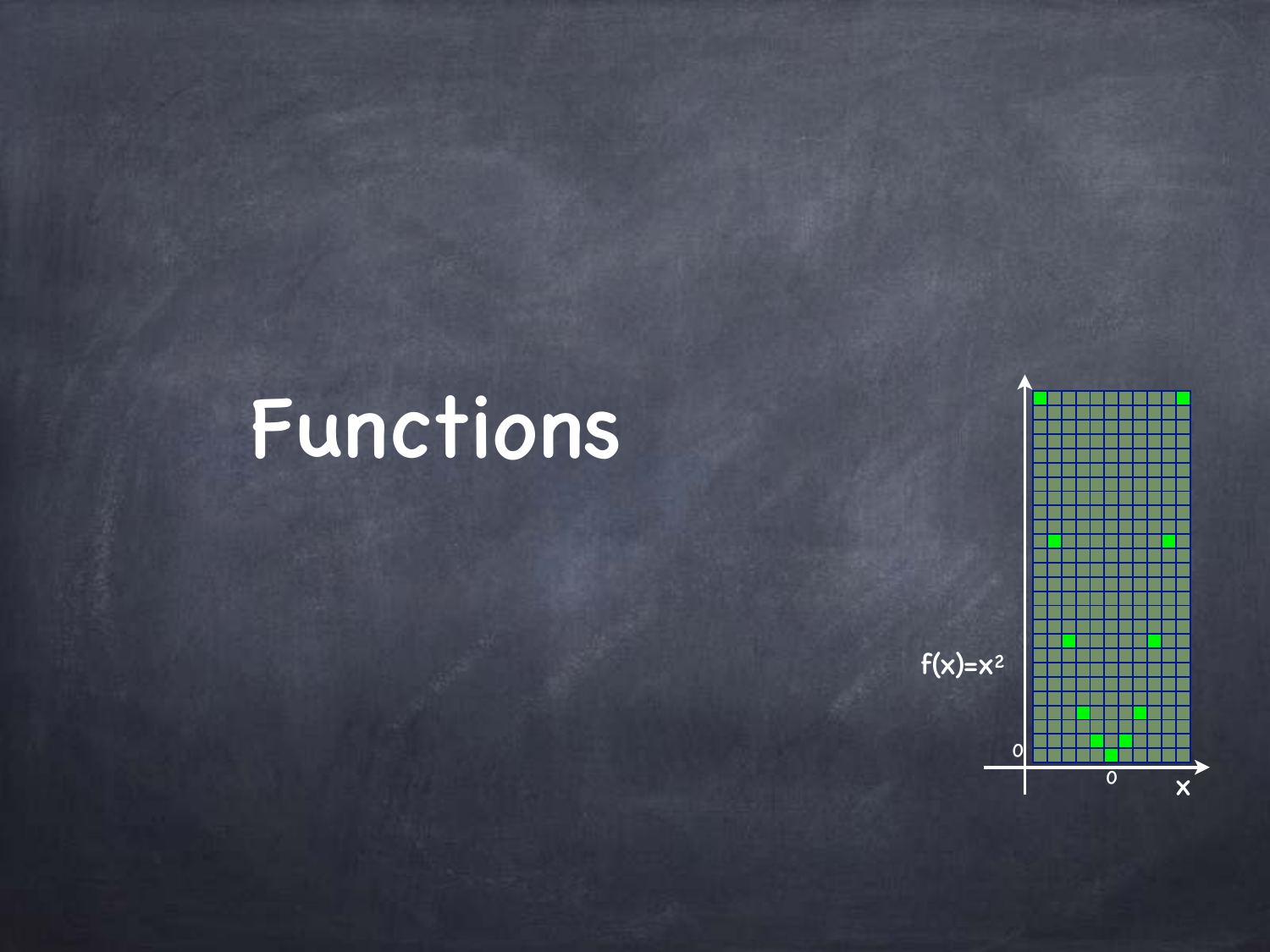For each element in a universe (domain), a predicate assigns one of two values, True and False.

"Co-domain" is {True,False}

Functions: more general co-domains

 $\Theta$  f : A  $\rightarrow$  B

- A function maps each element in the domain to an element in the co-domain
- To specify a function, should specify domain, co-domain and the "table" itself

| pairEAIW <sup>2</sup>    | Likes(pair)  |
|--------------------------|--------------|
| (Alice, Alice)           | <b>TRUE</b>  |
| (Alice, Jabberwock)      | <b>FALSE</b> |
| (Alice, Flamingo)        | <b>TRUE</b>  |
| (Jabberwock, Alice)      | <b>FALSE</b> |
| (Jabberwock, Jabberwock) | <b>TRUE</b>  |
| (Jabberwock, Flamingo)   | <b>FALSE</b> |
| (Flamingo, Alice)        | <b>FALSE</b> |
| (Flamingo, Jabberwock)   | <b>FALSE</b> |
| (Flamingo, Flamingo)     | <b>TRUE</b>  |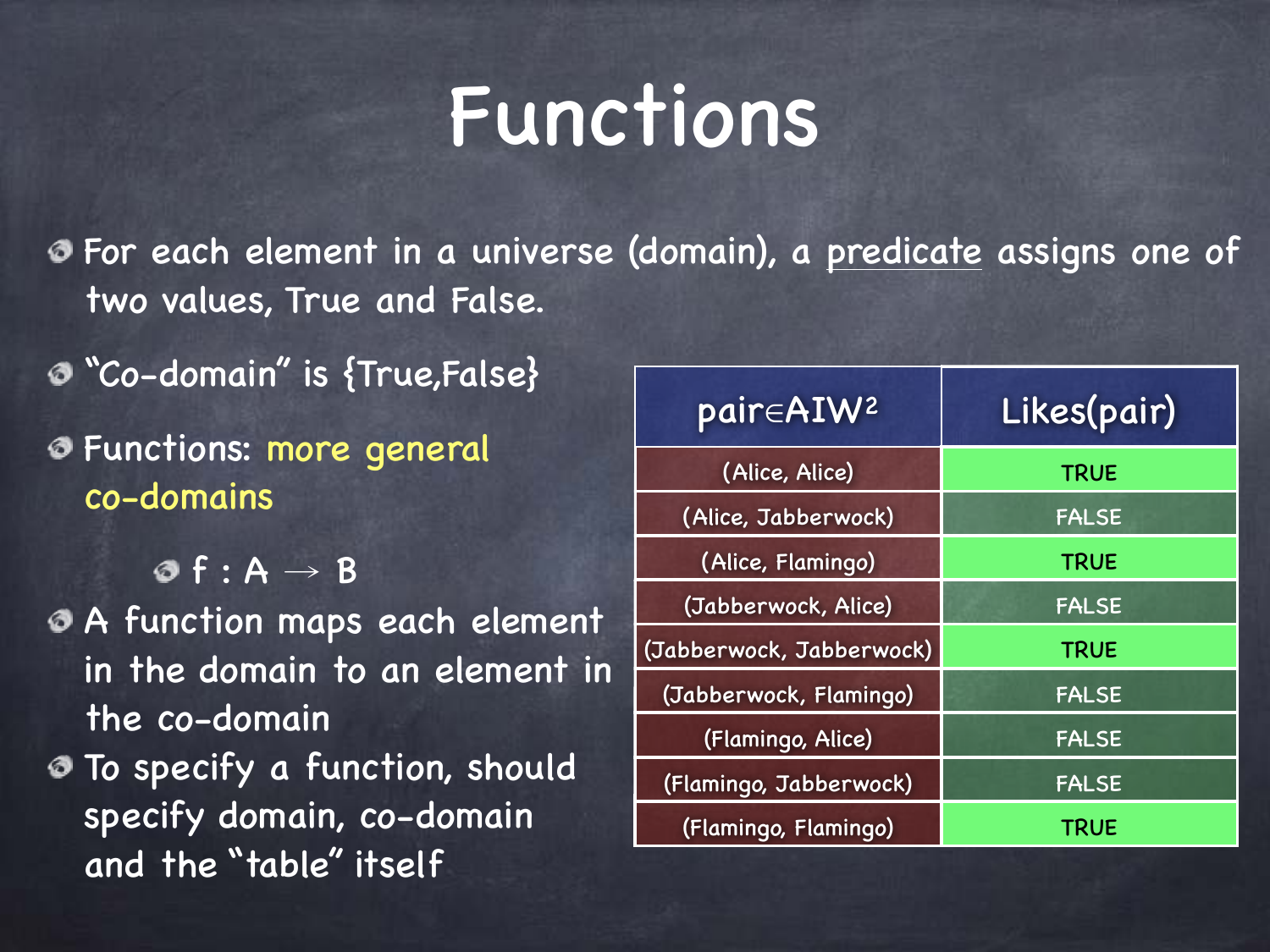$e$  eg: Extent of liking, f: AIW<sup>2</sup>  $\rightarrow$  {0,1,2,3,4,5}

Note: no empty slot, no slot with more than one entry

Not all values from the co-domain need be used

Image: set of values in the co-domain that do get used

> $\odot$  For f:A→B, Im(f)  $\subseteq$  B s.t.  $Im(f) = \{ y \in B \mid \exists x \in A \; f(x) = y \}$

| x∈Domain                 | $f(x) \in Co-Domain$ |
|--------------------------|----------------------|
| (Alice, Alice)           | 5                    |
| (Alice, Jabberwock)      | 1                    |
| (Alice, Flamingo)        | 4                    |
| (Jabberwock, Alice)      | 0                    |
| (Jabberwock, Jabberwock) | 4                    |
| (Jabberwock, Flamingo)   | 0                    |
| (Flamingo, Alice)        | 1                    |
| (Flamingo, Jabberwock)   | 0                    |
| (Flamingo, Flamingo)     | 5                    |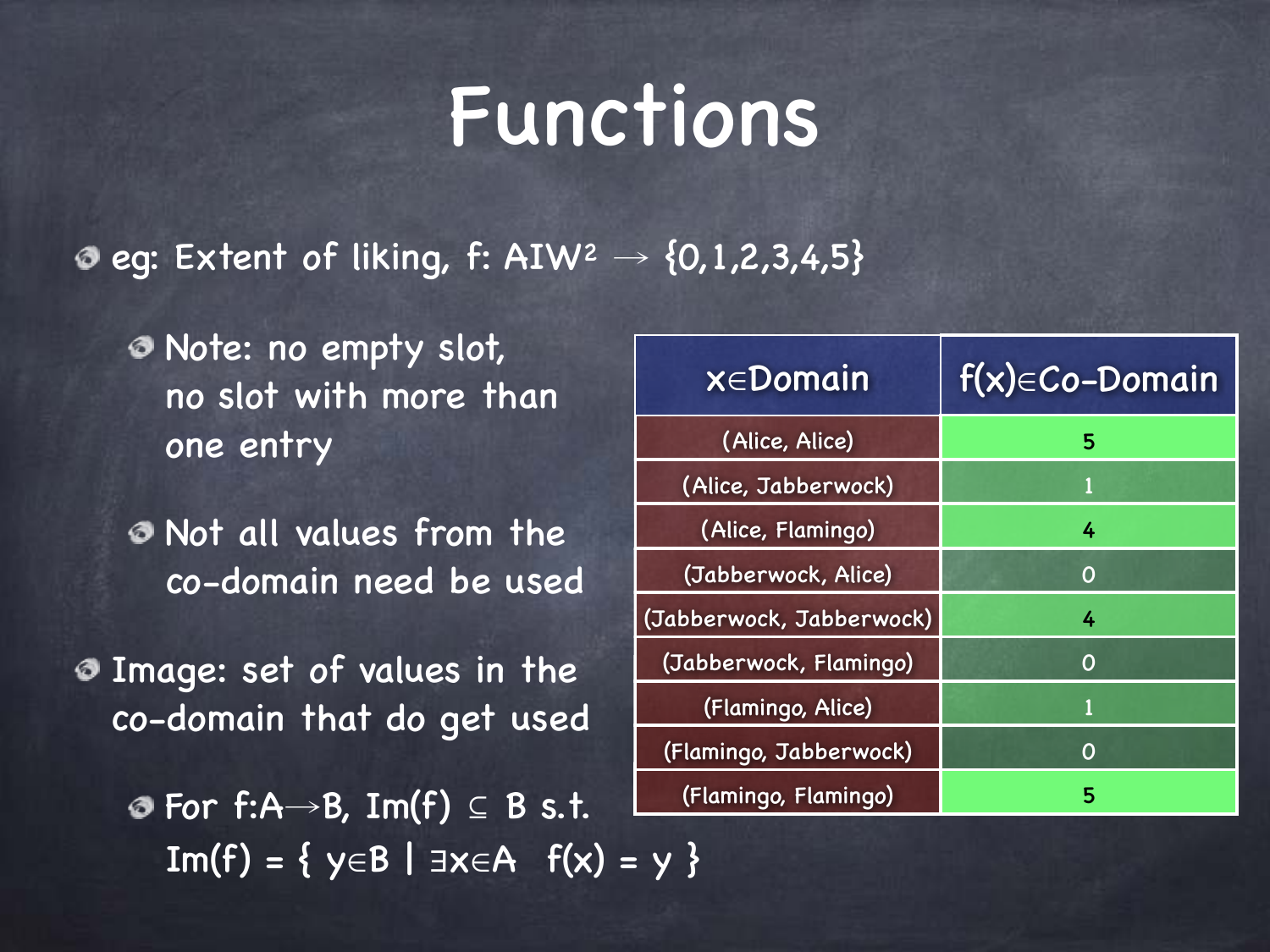$e$  eg: Extent of liking, f: AIW<sup>2</sup>  $\rightarrow$  {0,1,2,3,4,5}



| $x \in$ Domain           | $f(x) \in Co-Domain$ |
|--------------------------|----------------------|
| (Alice, Alice)           | 5                    |
| (Alice, Jabberwock)      | 1                    |
| (Alice, Flamingo)        | 4                    |
| (Jabberwock, Alice)      | 0                    |
| (Jabberwock, Jabberwock) | 4                    |
| (Jabberwock, Flamingo)   | 0                    |
| (Flamingo, Alice)        | 1                    |
| (Flamingo, Jabberwock)   | O                    |
| (Flamingo, Flamingo)     | 5                    |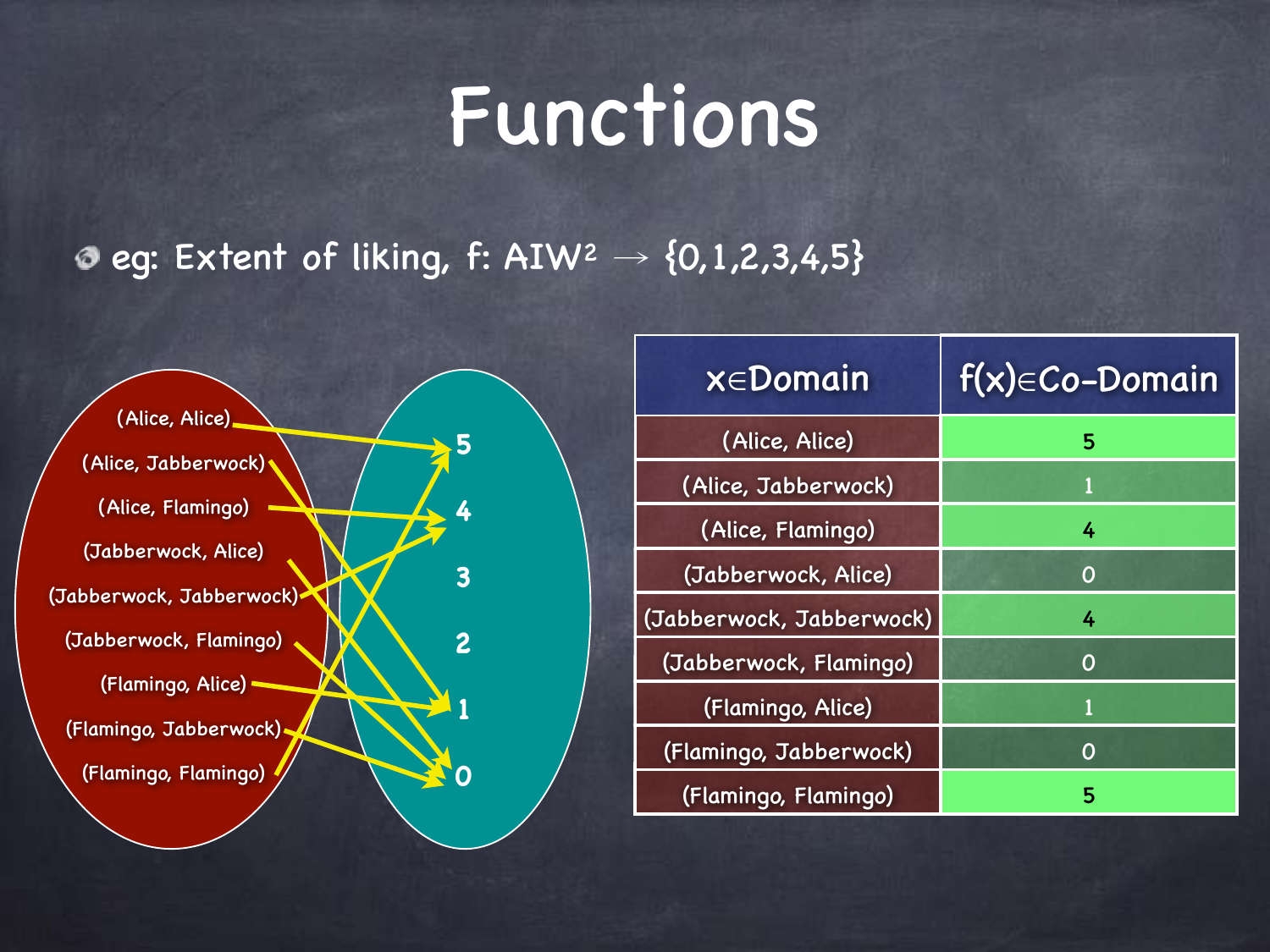## Function as a Relation

As a relation between domain & co-domain, R<sup>f</sup> ⊆ domain × co-domain  $R_f = \{ (x, f(x)) | x \in domain \}$ 

Special property of Rf: every x has a unique y s.t.  $(x,y) \in R_f$ Can be represented using a matrix Convention: domain on the "x-axis", co-domain on the "y-axis" Every column has exactly one cell "switched on"

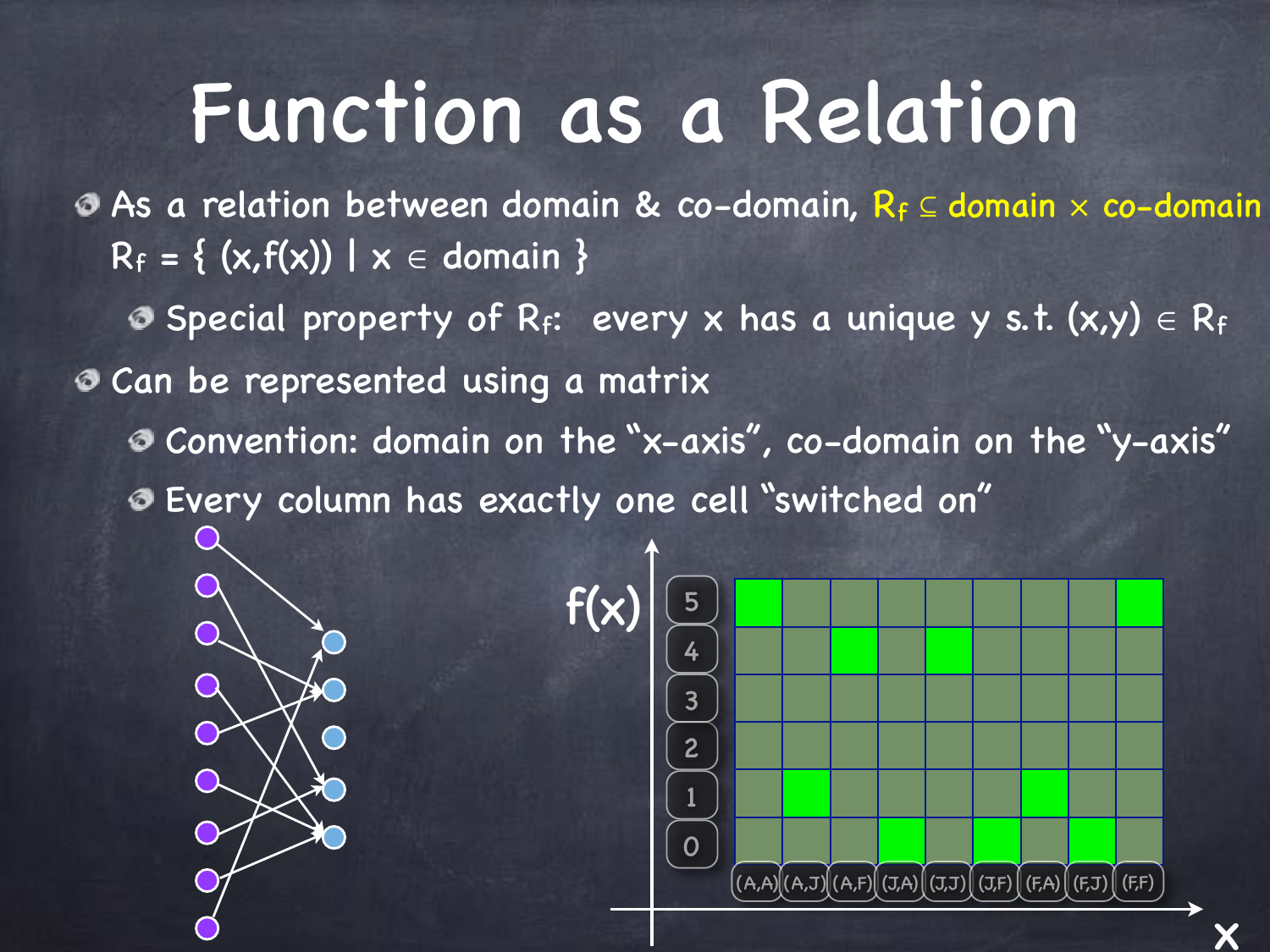# Plotting a Function

When both domain and co-domain are numerical (or otherwise totally ordered), we often "plot" the function

Shows only part of domain/codomain when they are infinite (here  $f:\mathbb{Z}{\rightarrow}\mathbb{Z}$ )

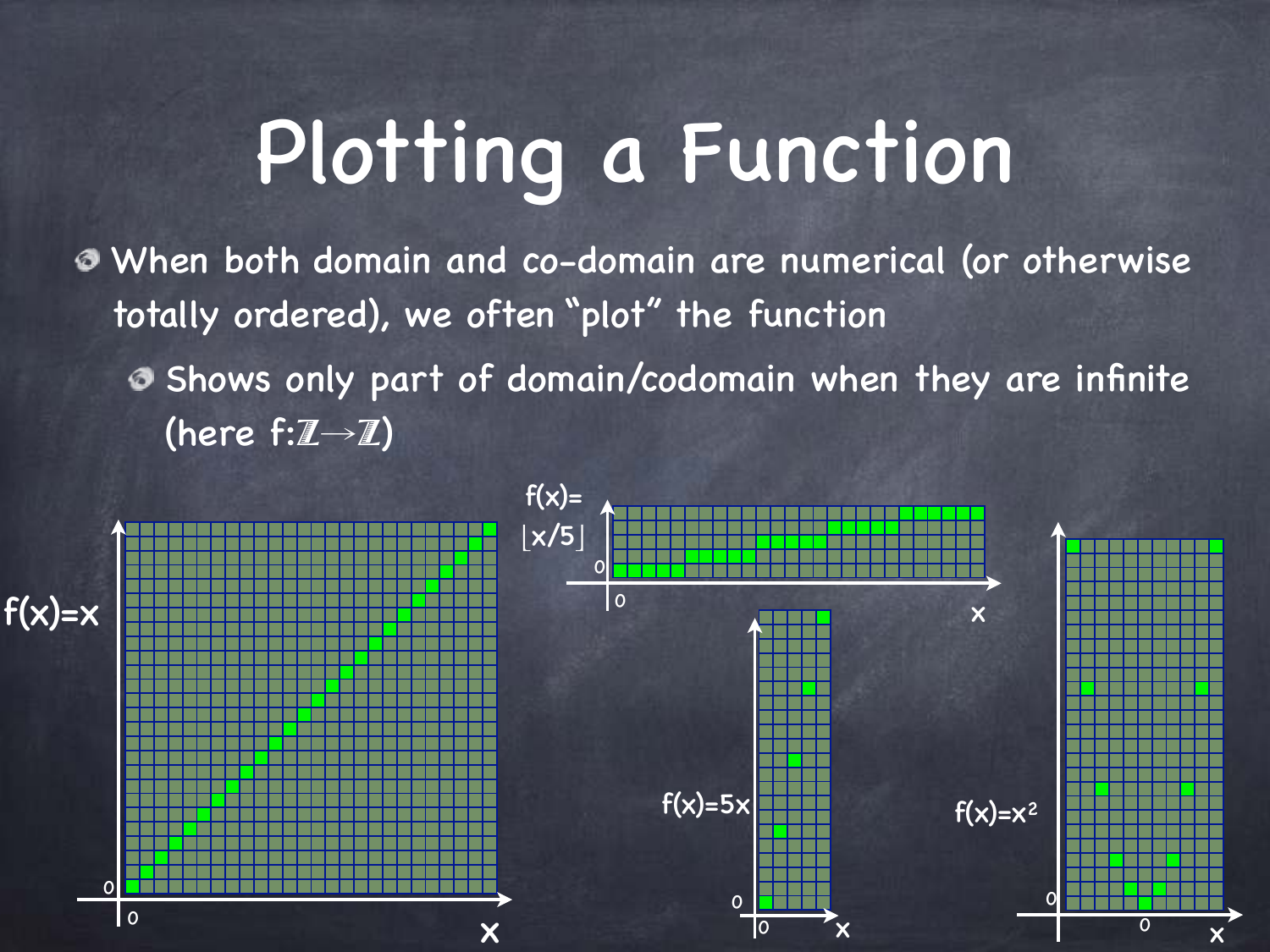#### Composition

 $\bullet$  Composition of functions f and g: g $\circ$ f : Domain(f) → Co-domain(g)

 $\circ \circ \circ f(x) = g(f(x))$ 





output input